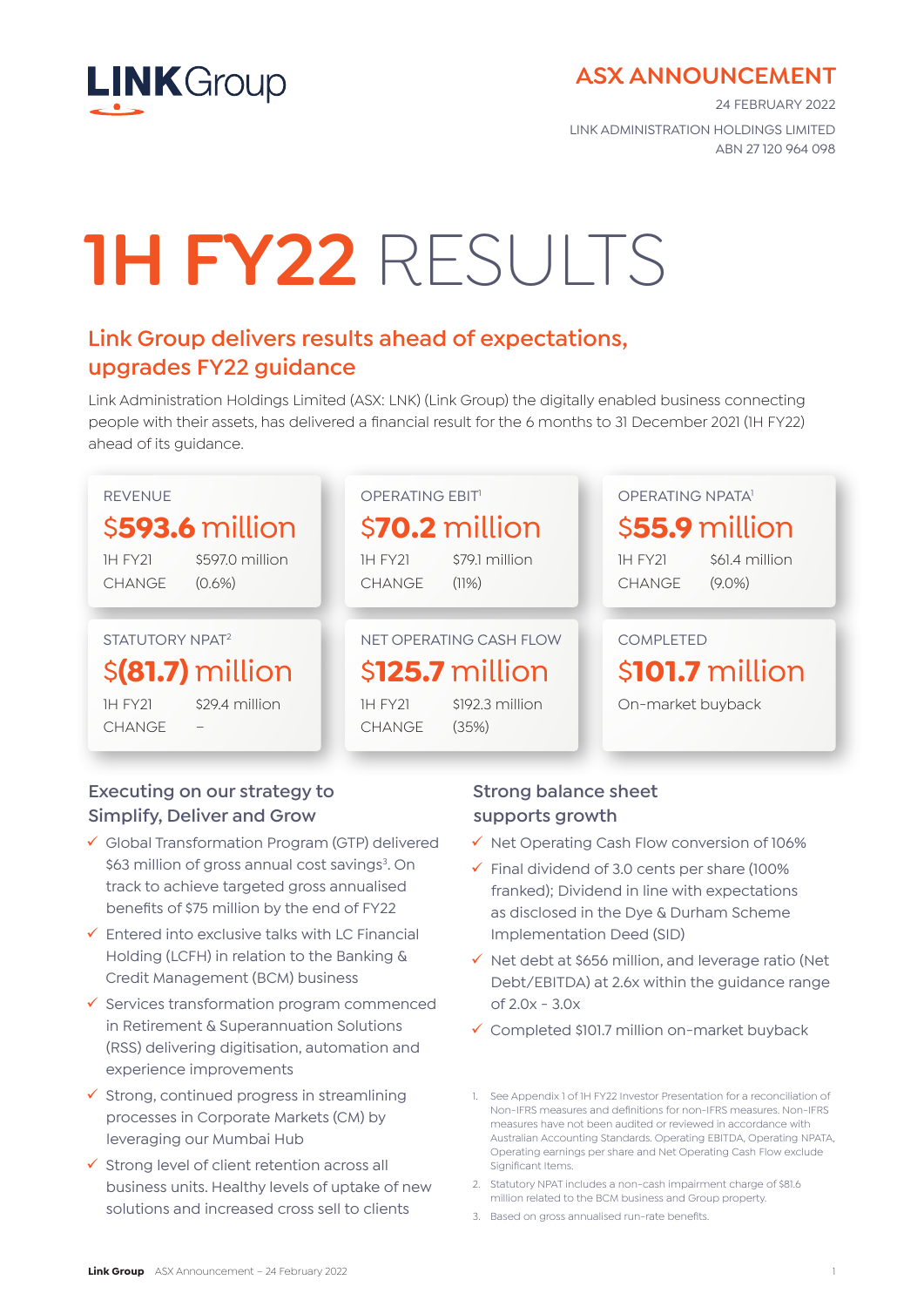# **Commenting on Link Group's 1H FY22 results, CEO & Managing Director Vivek Bhatia said:**

"Link Group continues to deliver in a challenging operating environment. 1H FY22 Operating EBIT of \$70.2 million was ahead of our guidance and net operating cash flow conversion continues to remain very healthy at 106%. Our RSS and CM businesses have delivered good underlying revenue growth and our global business remains in sound shape.

"We are on track to deliver on our transformation program commitments by financial year end and continue to see benefits from our global hub strategy in the form of increased efficiencies and automation. Our strong balance sheet and cash flow conversion has allowed us to invest further in technology and our people to cement our leadership positions in RSS and CM, and drive revenue and profit growth in FY23 and beyond."

## **Strong balance sheet and cash flow supporting capital return and investments**

Over the last 6 months, Link Group has deployed its de-geared balance sheet in returning capital back to shareholders (\$101.7 million on-market buyback) and re-investing in the business for future client and revenue growth. Capital expenditure for 1H FY22 was \$31.9 million or 5.4% of Group Revenue which represents an intentional uplift from a year ago and in line with Link Group's guidance range of 4% - 6% of Group revenue. Link Group's balance sheet remains strong with leverage ratio at 2.6x and we expect the leverage ratio to remain in our preferred range of 2.0x – 3.0x.

Consistent with the plans outlined in the Dye & Durham SID, the Board has approved an interim FY22 dividend of 3.0 cents per share, fully franked for shareholders with record and payment dates of 3 March 2022 and 8 April 2022 respectively.

## **Sound operational and financial performance**

Link Group reported Operating NPATA<sup>1</sup> of \$55.9 million for 1H FY22, which included a \$19.5 million contribution from PEXA. 1H FY22 Statutory Loss<sup>2</sup> was \$(81.7) million due to a non-cash impairment charge of \$81.6 million related to the BCM business and rationalisation of Group premises footprint.

For 1H FY22 Link Group reported total revenue of \$593.6 million, with positive underlying revenue momentum across RSS and CM. Overall revenue was down just 0.6% on 1H FY21, an encouraging result given prior year client exits in RSS, the sale of the Link Market Services business in South Africa and normalisation of activity linked to regulatory changes and COVID-19 in RSS and CM.

The GTP remains on track to deliver the committed gross annualised savings of \$75 million by the end of FY22. For the 1H FY22, the GTP delivered gross savings of \$14.9 million (including D&A). 1H FY22 also saw a \$19.8 million impact on operating costs due to normalisation of staff costs and indexation. For the half, operating costs were up 3% relative to last year and we expect no further impact of staff costs normalisation in 2H FY22.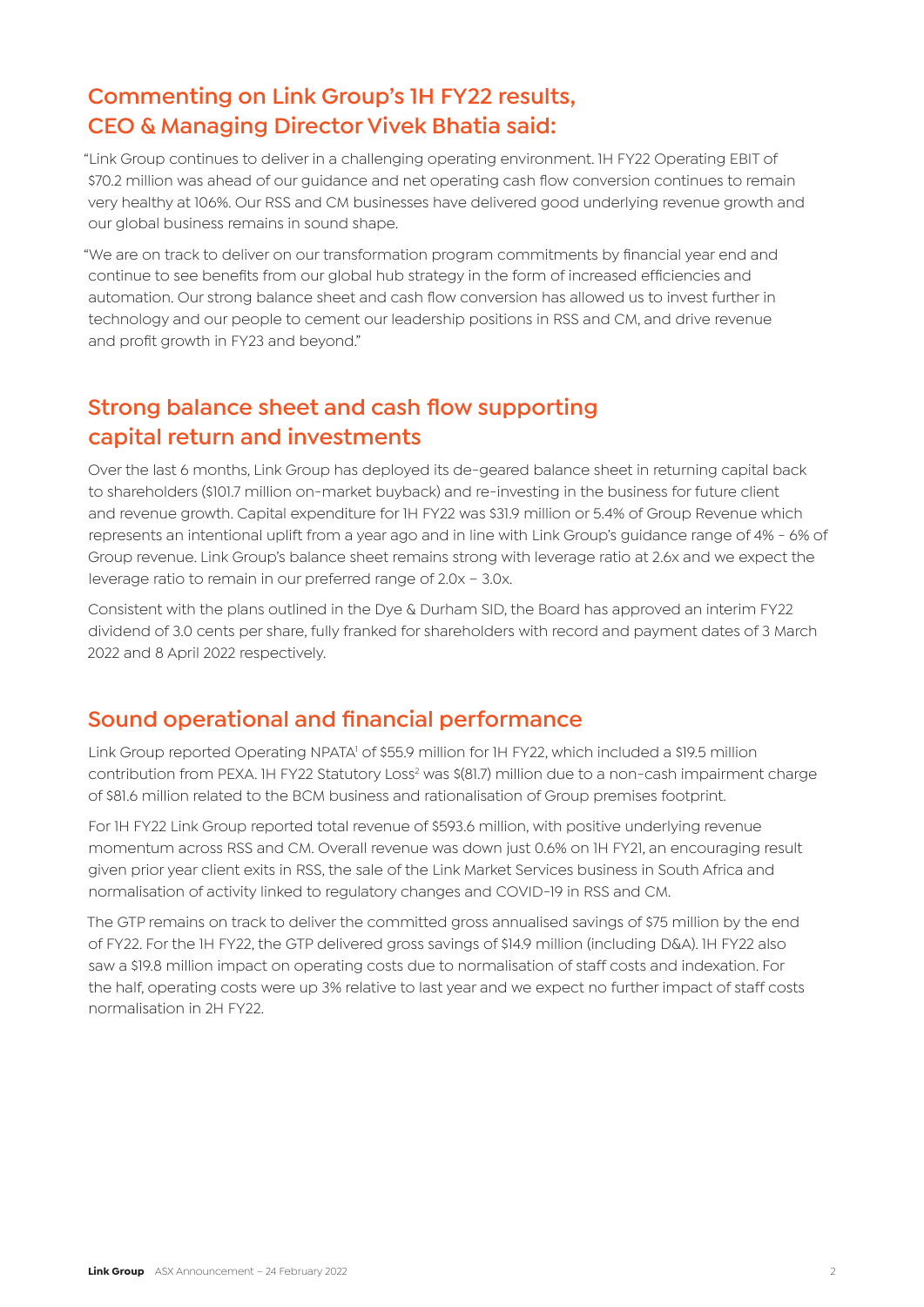## **Sound Operational and financial performance** *cont.*

As part of a continuous review process, we have reassessed the useful life of our technology platforms in RSS and CM as well as our office footprint. For 1H FY22 we have incurred an impairment charge of \$20.9 million related to our Group premises reflecting the permanent move to a blended working environment. D&A (excluding acquired amortisation) was also down 17% in 1H FY22 relative to last year. For FY22 we expect D&A (excluding acquired amortisation) to be around \$100 million. Significant items for 1H FY22 were \$37.5 million of which \$15.4 million were related to the GTP and the remainder was acquisition/transaction related. We reaffirm the \$100 million cost for the GTP and we expect the remaining costs to be reflected in 2H FY22.

Operating EBIT<sup>1</sup> of \$70.2 million and net operating cash flow of \$125.7 million were generated over 1H FY22. Cash conversion of 106% was in line with management expectations. For FY22, we expect net operating cash flow conversion to be around 100%.

#### **Retirement and Superannuation Solutions (RSS)**

Strong underlying member growth in RSS continued with Australian members (excluding eligible rollover funds) up 5.3% YoY. RSS revenue for the 1H FY22 decreased by 2.3% to \$252.2 million, representing 42% of Group revenue, largely on account of lower one-off non-recurring revenue (down 9.4%).

Recurring revenue for 1H FY22 was down 1.3% with increased member numbers and service contract wins slightly offset by client exits due to industry merger activity last year. This same merger activity has also given rise to RSS supporting several client mergers with approximately 340K new members expected to be on boarded in 4Q FY22. In the UK, operations continue to track to plan with RSS currently administering more than 900,000 members through the SMART Master Trust and continue to see a strong pipeline of opportunities in that market.

RSS has continued to invest in strengthening front line risk controls and further improve its lead time for delivery. RSS has completed the deployment of a new contact center portal across all client service centers and delivered on several digital solutions enhancing member experience. We expect RSS' FY22 Operating EBIT Margin to be higher than FY21.

#### **Corporate Markets (CM)**

CM generated \$189.6 million of revenue in 1H FY22, representing 31% of Group revenue. For 1H FY22, CM revenues were up 0.3% with recurring revenue up 1.5% YoY. On a normalised basis (adjusting for the divestment of Link Market Services in South Africa and the normalisation of AGM Activity in Germany), 1H FY22 revenues were up 2.4%.

The underlying revenue trends for CM continue to improve with growth in India and Australia. Despite prior year client losses, revenues were relative flat in the UK while delivering margin improvement on good cost discipline. The Indian business has had a particularly strong 6 months with revenue up over 30%, now accounting for ~7.5% of CM revenue.

Over the last 6 months, CM in Australia has won 7 of the 10 largest IPOs and had a market share of ~59% for new money raised. CM in the UK has won 37% of all IPO listings and CM in India has won over 60% of all IPO listings over the same period. We have also seen increased penetration of services to existing and new clients across UK and Australia.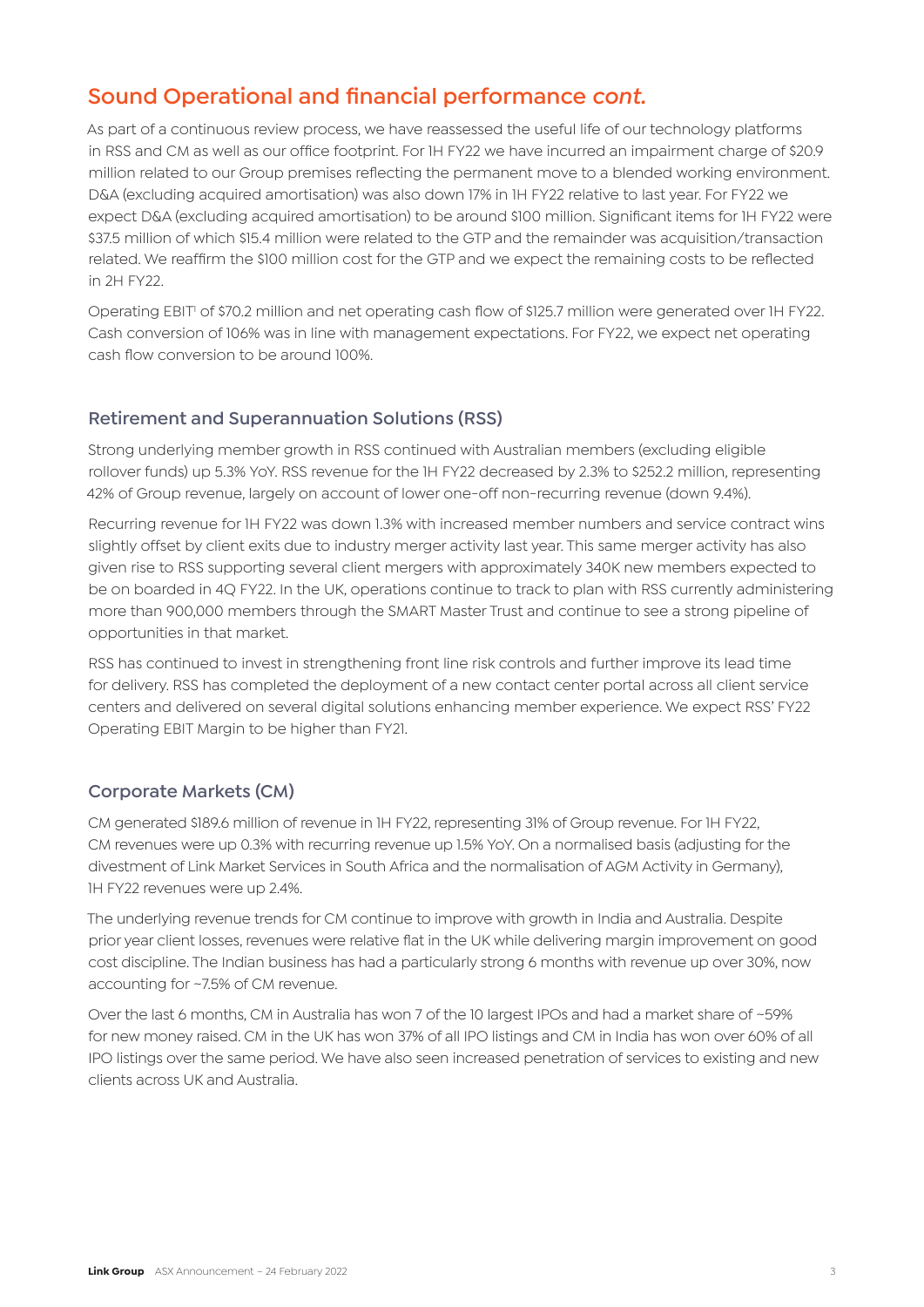# **Sound Operational and financial performance** *cont.*

#### **Fund Solutions (FS)**

FS generated \$93.6 million of revenue in 1H FY22 representing 16% of Group revenue, following a contribution from Casa4Funds (acquisition completed in August 2021) and favourable equity markets which helped to push EMEA AuA to £123 billion at December 2021.

Strong revenues were offset slightly by the known loss of clients due to the ongoing consolidation in the investment management space in Europe. Fund activity has been buoyant with the rebound in markets, including across alternative fund strategies where FS recently was successful in providing administration services to two over-subscribed IPOs in the healthcare and infrastructure space.

After more than 34 years with the business, Chris Addenbrooke, CEO of FS, has made the decision to retire. Karl Midl has been appointed CEO of FS. Karl joined the FS business in 1995 and has significant experience within the FS business, having held several senior roles during his tenure.

#### **Banking and Credit Management (BCM)**

BCM generated \$67 million of revenue in 1H FY22 representing 11% of Group revenue. BCM remains a leading independent loan and asset management platform in Europe with AUM of €64.1 billion at the end of December 2021.

While we have seen very healthy levels of growth from our non-bank lenders clients, that has been offset by the continued NPL run-off we have been experiencing. The near-term outlook has resulted in a noncash impairment charge of \$60.7 million against the goodwill and software assets of this business unit.

Link Group has entered into exclusive negotiations with LC Financial Holding (LCFH) in respect to its BCM business. If there are material developments in the future, Link Group will keep shareholders informed as required under its continuous disclosure obligations.

#### **PEXA**

PEXA continues to perform ahead of expectations buoyed by the favourable property market, contributing \$19.5 million to Link Group's Operating NPATA in 1H FY22. Link Group retains a 42.8% equity stake in PEXA.

PEXA recorded a 37% YoY increase in the number of transactions processed. For 1H FY22 PEXA reported revenues of \$145 million, which was up 46% on 1H FY21. PEXA has also upgraded its FY22 Prospectus expectations after a very impressive 1H FY22 with revenues for the full year expected to be between \$265 million and \$275 million and Pro Forma NPATA now expected to be between \$70 million and \$80 million.